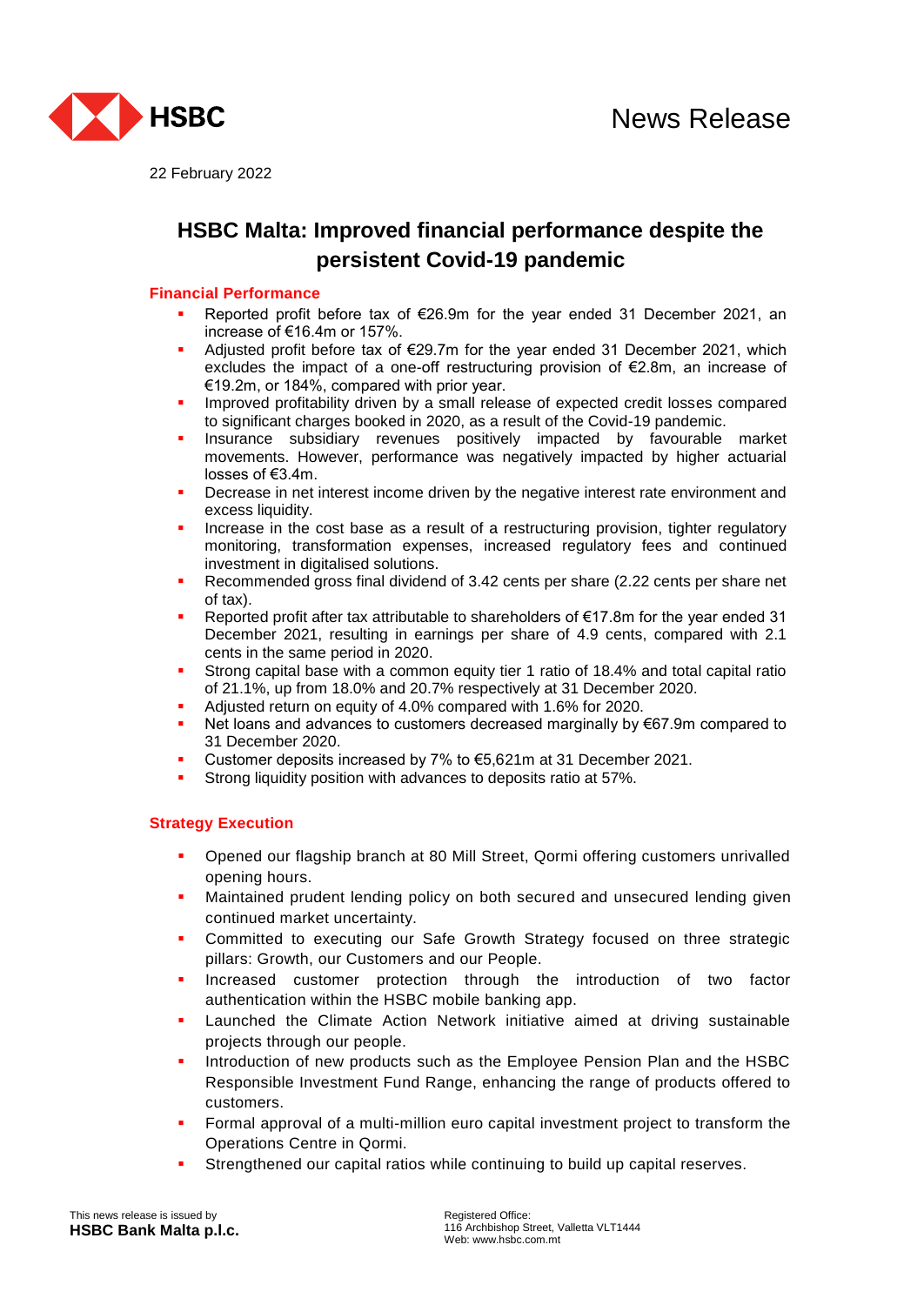## **Financial Performance**

Reported profit before tax for the year ended 31 December 2021 was €26.9m. This represents an increase of €16.4m or 157% compared to prior year. Adjusted profit before tax of €29.7m increased by €19.2m, or 184% versus 2020. The adjusted profit before tax for 2021 excludes the impact of a restructuring provision of €2.8m.

Reported profit attributable to shareholders was €17.8m resulting in earnings per share of 4.9 cents compared with 2.1 cents in the same period in 2020.

Net interest income decreased by 8% to  $\epsilon$ 97.8m compared to prior year. The decrease was mainly driven by lower average yields on debt securities, tighter margins and placement of surplus liquidity at negative rates. This was partially offset by lower interest paid on customer deposits and changes in deposit composition towards short-term placements.

Net fee income increased by €3.1m compared to 2020, driven by increased activity across cards, payments and credit facilities, as well as new fees introduced during the year to partially offset the increased cost of providing our services and products to customers.

Net trading income decreased by €3.0m, mainly due to fair value gains on equity investments reported in 2020. These equity investments were fully disposed of in 2020.

During the year, we reported a release of expected credit losses (ECL) of €1.0m, compared to a charge reported in 2020 of €25.6m. In 2020, higher ECL were booked to reflect the prevailing negative outlook and uncertainty arising from the Covid-19 pandemic. The net release in 2021 mainly reflected the performance of specific customers rather than an improvement in the economic outlook. In 2021, our Commercial Banking business reported a net release of €1.6m in view of the fact that recoveries on non-performing loans and improved performance for a number of corporate names outweighed charges linked to credit deterioration of other customers. Wealth and Personal Banking incurred a net charge of €0.6m as charges relating to extended moratoria measures exceeded reported recoveries.

Operating costs for the year amounted to  $\epsilon$ 105.4m, compared to  $\epsilon$ 97.4m reported in 2020. 2021 operating expenses include a restructuring provision of  $\epsilon$ 2.8m. Excluding the restructuring provision, expenses increased by €5.2m or 5% compared to prior year. While we continued to achieve sustainable savings from the transformation programmes announced in 2019 and 2021, non-staff costs increased by €9.5m. The increase in non-staff costs was driven by compliance costs due to increased monitoring, transformation expenses, regulatory fees, fraud losses, as well as higher investment in digitalisation.

The effective tax rate was 34%. This translated into a tax expense of  $\epsilon$ 9.1m,  $\epsilon$ 6.3m higher than the €2.9m expense for 2020. While the increase in tax expense arose mainly as a result of increased profits, in 2020, the bank also benefitted from a tax exemption on a particular transaction.

HSBC Life Assurance (Malta) Ltd reported a loss before tax of €3.0m compared to a loss of €9.1m reported in 2020. The positive variance in profitability of €6.1m is mainly attributable to better market conditions, whereby fears of rising inflation led to increased interest rates that positively impacted revenues by €7.7m. Growth was also achieved due to higher new business versus prior year of €0.5m and lower expenses incurred of €1.2m, mainly in relation to the implementation of IFRS17. However, performance was negatively impacted by higher actuarial losses of €3.3m, mainly driven by the prediction of future negative experience for a legacy product.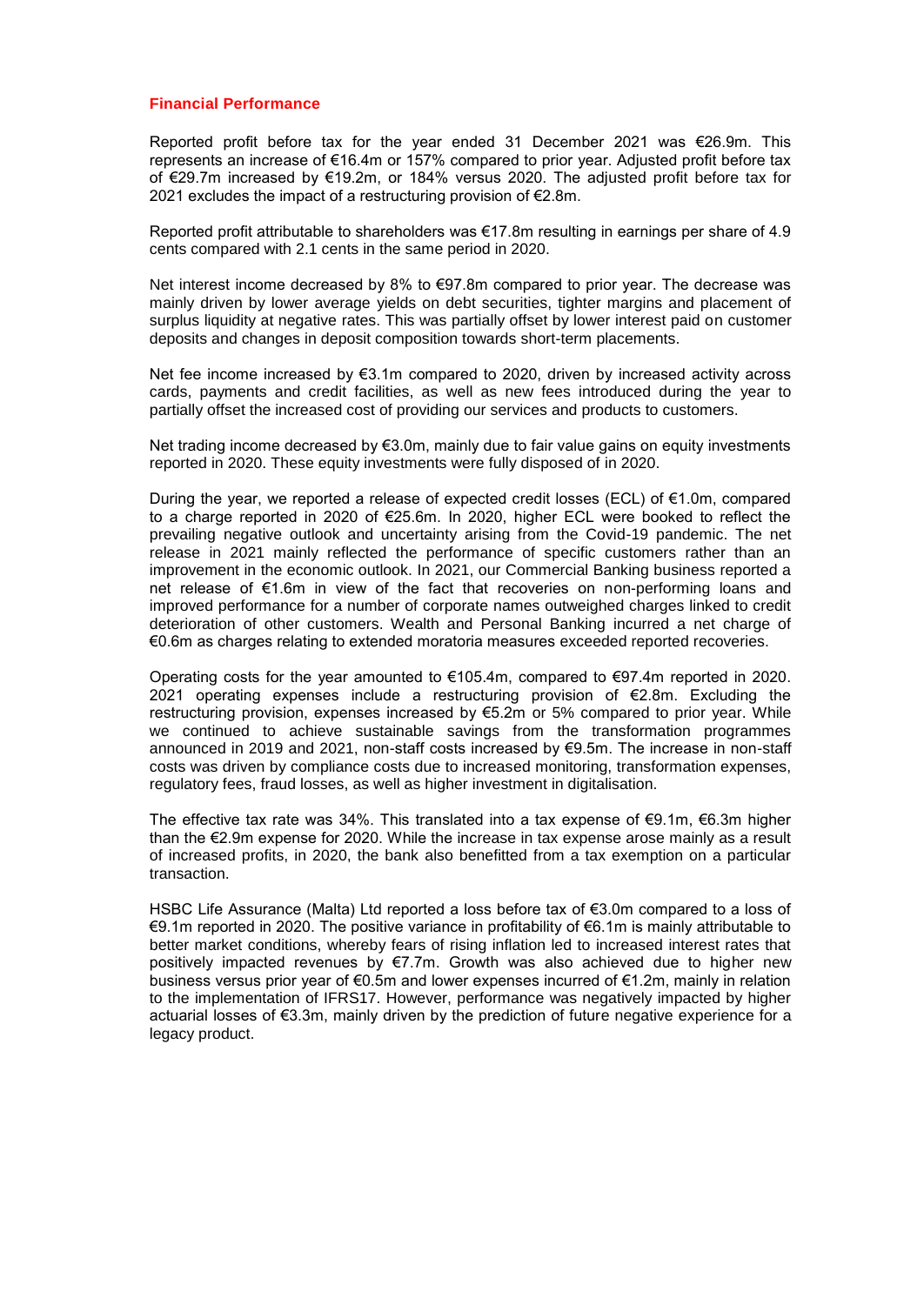## **Financial Position and Capital**

Net loans and advances to customers decreased marginally by  $\epsilon$ 67.9m to  $\epsilon$ 3,197m. The decrease mainly related to the corporate portfolio due to unforeseen repayments. Despite the fact that the bank continues to monitor the asset quality of non-performing loans (NPL), we saw an annual net increase in NPL of €36.9m. The increase in wholesale NPL is mainly driven by the downgrade of a small number of corporate customers engaged in industries impacted by the Covid-19 pandemic, while the increase in retail NPL is primarily a result of individuals requesting a moratoria extension.

Customer deposits grew by 7% to  $\epsilon$ 5.621m, driven by both retail and commercial deposits. The bank maintained a healthy advances to deposits ratio of 57% and its liquidity ratios remained well in excess of regulatory requirements.

The financial investments portfolio decreased by 4% to €846m. The decrease relates to the investment of maturing debt securities in balances held with the Central Bank of Malta. The risk appetite for investment quality remained unchanged. The portfolio is managed as a highquality liquidity buffer and consists entirely of securities of sovereign and supranational issuers rated A- (S&P) or better.

The bank's capital ratios continued to improve with common equity tier 1 ratio increasing from 18.0% to 18.4% and the total capital ratio improving from 20.7% to 21.1%. The bank maintained a strong capital base and is fully compliant with the regulatory capital requirements.

The bank continued in its effort to manage down risk weighted assets across 2021, driven by placements of excess liquidity with the Central Bank of Malta and improved collateral recognition. Whilst we continue to strengthen our capital base, we recognise the importance of dividends to our shareholders. The Board has thus recommended a dividend pay-out of 45% on reported profits after tax. The final dividend will be paid on 21 April 2022 to shareholders who are on the bank's register of shareholders at 14 March 2022 subject to approval by the Annual General Meeting scheduled for 13 April 2022.

Simon Vaughan Johnson, Chief Executive Officer at HSBC Bank Malta p.l.c., said:

"HSBC's financial performance in 2021 improved but continued to be impacted by the persistent Covid-19 pandemic and negative market factors, including the sustained negative interest rate environment, pressures on margins and grey-listing, together with the continued uncertainty and impact that these factors have on market confidence in the short term.

"We have invested in a number of initiatives during the year to enhance customer experience, including the opening of our largest branch at 80 Mill Street, Qormi, with extended weekday opening hours, providing our customers additional flexibility and convenience. We have also launched the Universal Banker relationship manager concept in Malta, whereby through investment in relationship manager training, customers can obtain multiple banking solutions through one point of contact.

"We continued to invest in digital solutions. We successfully launched two factor authentication on the HSBC mobile app, providing customers with a seamless approval process which provides additional protection from online payment fraud. We continued to invest in our commercial banking platform, HSBCNet.

"During 2021, we have had another demanding year as Covid-19 persisted. We continued to adapt our ways of working and our people have done a great job in maintaining business continuity throughout the year. We have capitalised on our employee platforms and tools so that our employees continue driving their personal development and improving their skills and abilities. We achieved this through various forms of virtual-led programs and with the introduction of a new learning platform assisted by artificial intelligence, using intuitive tools to provide bite-sized learning for all.

"The outlook for 2022 will depend to a large extent on the evolution of the pandemic and remains challenging as the Covid-19 pandemic continues to impact economic growth and market confidence, both locally and globally.